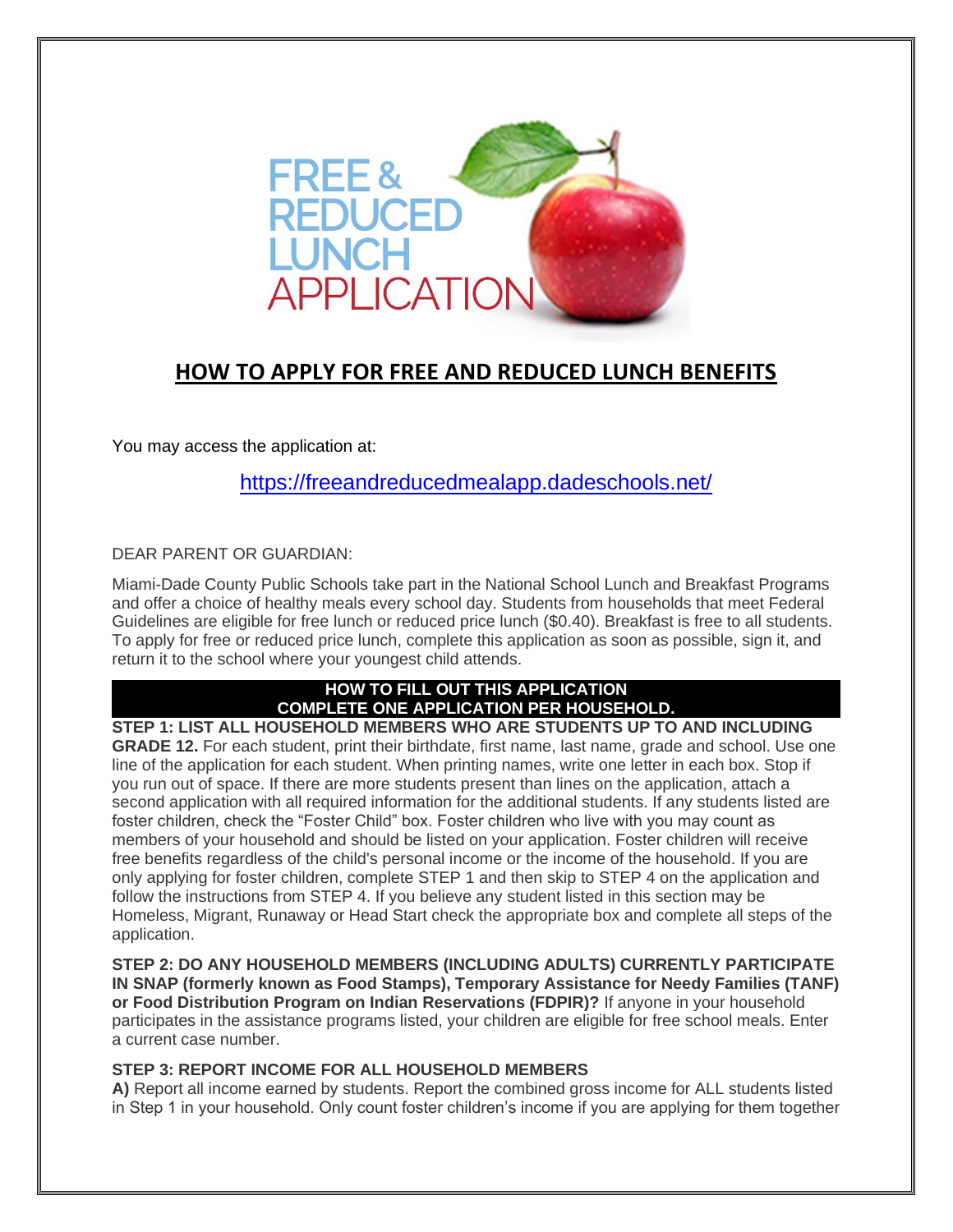with the rest of your household. It is optional for the household to list foster children living with them as part of the household.

**B)** List All Other Household member's names and income. Do not list any household members you listed in STEP 1.

**Report total household size.**This number MUST be equal to the number of students listed in STEP 1 and the number of household members listed in STEP 3.

**Provide the last four digits of your Social Security Number.** If no adult household members has a Social Security Number, leave this space blank and check the box to the right labeled "Check if no SSN."

**STEP 4: CONTACT INFORMATION AND ADULT SIGNATURE.** All applications must be signed by an adult member of the household. Provide your contact information.

**OPTIONAL:** The information on this form can be shared with Medicaid or Florida KidCare Programs and will not affect your child's eligibilty for free or reduced price lunch. If you would like health insurance information for your child, please call 305-995-1207 or e-mail [KidCare@dadeschools.net.](mailto:KidCare@dadeschools.net)

| <b>INCOME TO REPORT</b>                      |                                                                                                                                                                                                                                                             |  |  |  |  |  |
|----------------------------------------------|-------------------------------------------------------------------------------------------------------------------------------------------------------------------------------------------------------------------------------------------------------------|--|--|--|--|--|
| Earnings from Work                           | Salary, wages, cash bonuses, Net income from self-employment<br>(farm or business), Strike benefits                                                                                                                                                         |  |  |  |  |  |
| Public Assistance/<br>Alimony/ Child Support | Unemployment benefits, Worker's compensation, Supplemental<br>Security Income (SSI), Cash assistance from state or local<br>government, Alimony payments, Child support payments, Veteran's<br>benefits                                                     |  |  |  |  |  |
| Pensions/Retirement/<br>All Other Income     | Social Security (including railroad retirement and black lung<br>benefits), Private pensions or disability, Income from trusts or estates,<br>Annuities, Investment income, Earned interest, Rental income,<br>Regular cash payments from outside household |  |  |  |  |  |

#### **INCOME ELIGIBILITY GUIDELINES**

#### **Use the income chart below to see if you qualify for the free or reduced price meal program. Effective July 1, 2019 - June 30, 2020**

| Household<br>Annual<br><b>Members</b> |         | <b>Twice Per</b>                                     | Every Two | Weekly  |
|---------------------------------------|---------|------------------------------------------------------|-----------|---------|
|                                       |         | Month                                                | Weeks     |         |
| \$23,107                              | \$1,926 | \$963                                                | \$889     | \$445   |
| \$31,284                              | \$2,607 | \$1,304                                              | \$1,204   | \$602   |
| \$39,461                              | \$3,289 | \$1,645                                              | \$1,518   | \$759   |
| \$47,638                              | \$3,970 | \$1,985                                              | \$1,833   | \$917   |
| \$55,815                              | \$4,652 | \$2,326                                              | \$2,147   | \$1,074 |
| \$63,992                              | \$5,333 | \$2,667                                              | \$2,462   | \$1,231 |
| \$72,169                              | \$6,015 | \$3,008                                              | \$2,776   | \$1,388 |
| \$80,346                              | \$6,696 | \$3,348                                              | \$3,091   | \$1,546 |
|                                       |         |                                                      |           |         |
| \$8,177                               | \$682   | \$341                                                | \$315     | \$158   |
|                                       |         | Monthly<br>For EACH additional household member add: |           |         |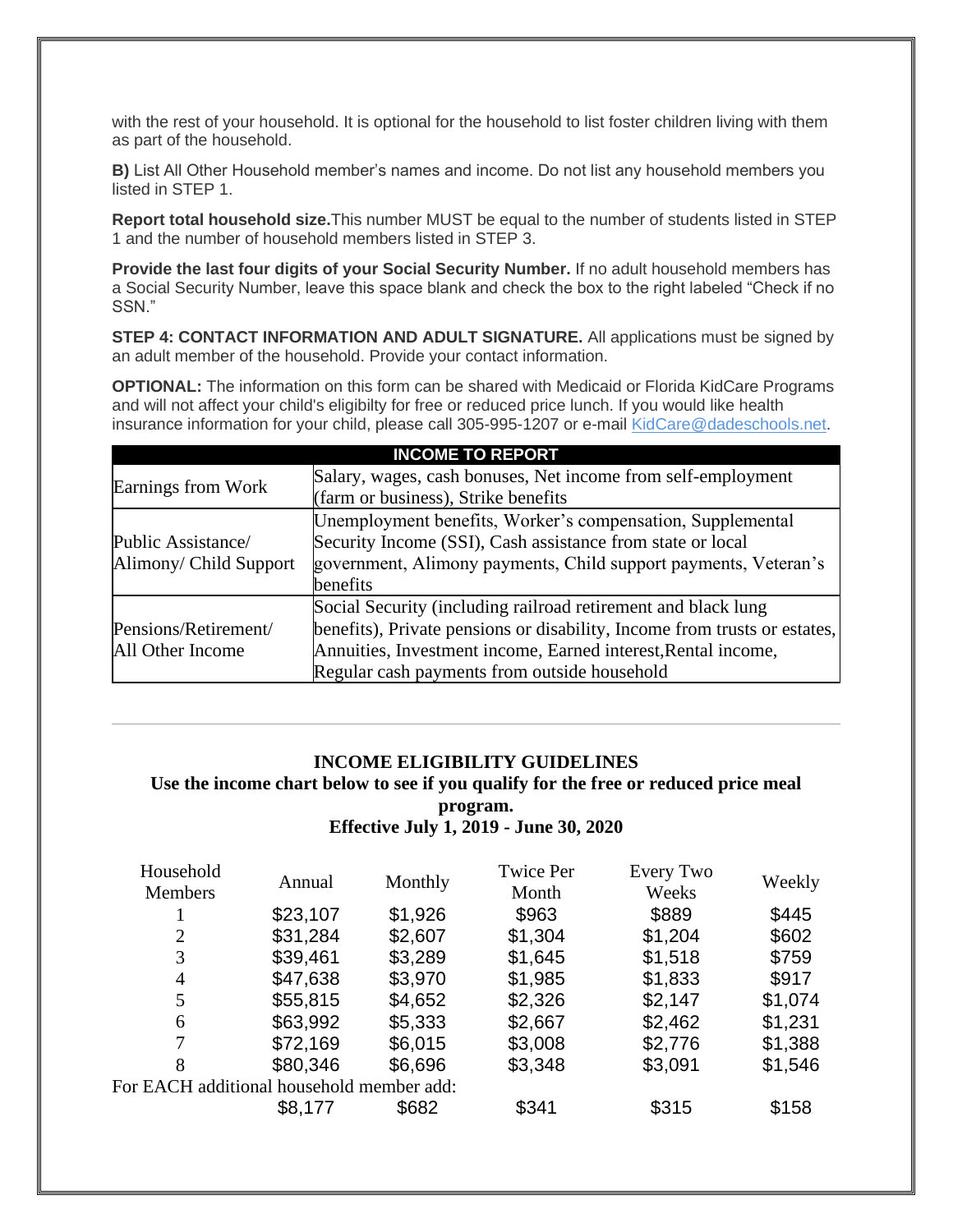#### **INCOMPLETE OR INCORRECT APPLICATIONS WILL DELAY MEAL BENEFITS.**

**NOTICE:** If you currently receive SNAP, TANF, FDPIR or Special Supplemental Nutrition Program for Women, Infants and Children (WIC), your enrolled child(ren) may be eligible for free meals.

**MEALS FOR DISABLED:** All meals served must meet nutrition standards established by the U.S. Department of Agriculture. If a child has been determined by a doctor to have a disability that prevents the child from eating regular school meals, the school will make any substitutions prescribed by a doctor at no extra charge. Please note, however, that the school is not required to make a substitution for a food allergy, unless it meets the definition of a disability.

**SUPPLEMENTAL NUTRITION ASSISTANCE PROGRAM AND TEMPORARY ASSISTANCE FOR NEEDY FAMILIES INFORMATION:** Children who are members of currently certified SNAP/TANF households may submit applications with abbreviated information (skip section 3). Free meal benefits will be extended to all children in a household when the application lists a SNAP/TANF number.

**APPLYING FOR BENEFITS:** You may apply for benefits at any time during the school year. If you are not eligible now but have a decrease in household income, become unemployed, have an increase in family size, or become eligible for SNAP, TANF, or FDPIR benefits, you may complete an application at that time. **NOTE THAT ONCE APPROVED, BENEFITS ARE VALID FOR THE ENTIRE SCHOOL YEAR.**

**CONFIDENTIALITY:** Family size, household income, and Social Security Number information will remain confidential. Information you provide will determine your child(ren)'s eligibility to receive free or reduced price meals.

**USE OF INFORMATION STATEMENT:** The Richard B. Russell National School Lunch Act requires the information on this application. You do not have to give the information, but if you do not, we cannot approve your child for free or reduced price meals. You must include the last four digits of the social security number of the adult household member who signs the application. The last four digits of the social security number is not required when you apply on behalf of a foster child or you list a Supplemental Nutrition Assistance Program (SNAP), Temporary Assistance for Needy Families (TANF) Program or Food Distribution Program on Indian Reservations (FDPIR) case number or other FDPIR identifier for your child or when you indicate that the adult household member signing the application does not have a social security number. We will use your information to determine if your child is eligible for free or reduced price meals, and for administration and enforcement of the lunch and breakfast programs. We MAY share your eligibility information with education, health, and nutrition programs to help them evaluate, fund, or determine benefits for their programs, auditors for program reviews, and law enforcement officials to help them look into violations of program rules.

**MILITARY FAMILIES:** Privatized military housing allowance is excluded from income eligibility determinations. For the purpose of determining household size, deployed service members are considered a part of the household. Families should include the names of the deployed service members on their application. Report only that portion of the deployed service members income made available to them or on their behalf to the family. The determining official would count the service member as part of the household in establishing a child's eligibility for free and reduced price meals.

**NON-DISCRIMINATION:**In accordance with Federal civil rights law and U.S. Department of Agriculture (USDA) civil rights regulations and policies, the USDA, its agencies, offices, and employees, and institutions participating in or administering USDA programs are prohibited from discriminating based on race, color, national origin, sex, disability, age, or reprisal or retaliation for prior civil rights activity in any program or activity conducted or funded by USDA.

Persons with disabilities who require alternative means of communication for program information (e.g. Braille, large print, audiotape, American Sign Language, etc.), should contact the Agency (State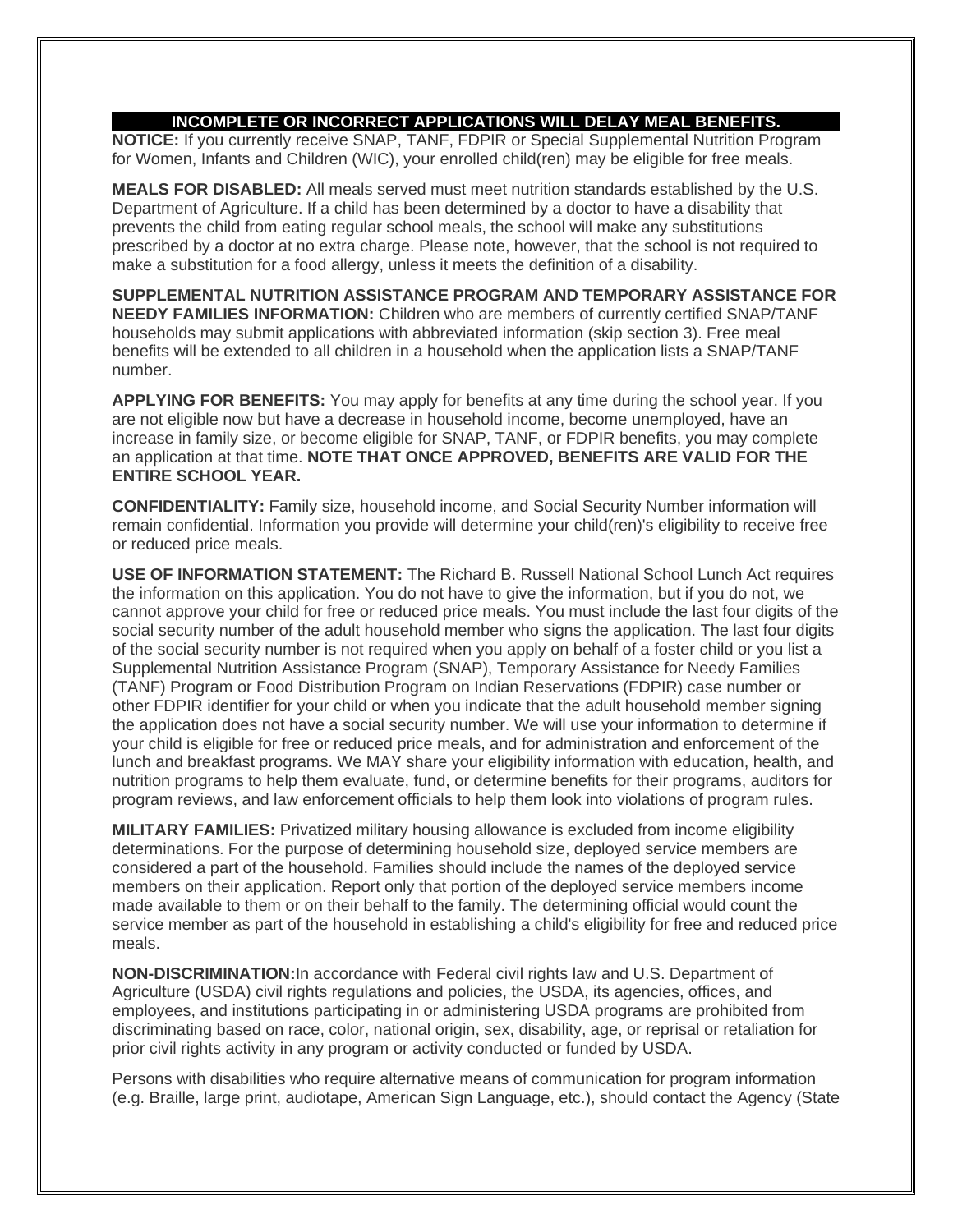or local) where they applied for benefits. Individuals who are deaf, hard of hearing or have speech disabilities may contact USDA through the Federal Relay Service at (800) 877-8339. Additionally, program information may be made available in languages other than English.

To file a program complaint of discrimination, complete the [USDA Program Discrimination Complaint](http://www.ocio.usda.gov/sites/default/files/docs/2012/Complain_combined_6_8_12.pdf)  [Form,](http://www.ocio.usda.gov/sites/default/files/docs/2012/Complain_combined_6_8_12.pdf) (AD-3027) found online at: http://www.ascr.usda.gov/complaint filing cust.html, and at any USDA office, or write a letter addressed to USDA and provide in the letter all of the information requested in the form. To request a copy of the complaint form, call (866) 632-9992. Submit your completed form or letter to USDA by:

mail: U.S. Department of Agriculture Office of the Assistant Secretary for Civil Rights 1400 Independence Avenue, SW Washington, D.C. 20250-9410; fax: (202) 690-7442; or email: [program.intake@usda.gov.](mailto:program.intake@usda.gov)

This institution is an equal opportunity provider.

**FAIR HEARING:** If you do not agree with the District's decision regarding your application or the result of verification, you may discuss it with staff at the District Office at (786) 275-0400 ext 5000. You also have the right to appeal the decision by calling or writing the Director of Operations at (786) 275-0426.

**VERIFICATION:** School officials may check the information on the application at any time during the school year. You may be asked to send information to prove your income, or current eligibility for SNAP, TANF, or FDPIR.

**DID YOU KNOW THAT…..** Breakfast is **FREE** for all students every school day! To obtain meal benefit more quickly, households may apply for free/reduced priced meals electronically by visiting www.nutrition.dadeschools.net.

**Direct Certification:** If you receive notification that your child has been directly certified to receive free meals for the school year you DO NOT need to apply for meal benefits.

UNTIL your application is processed, you will need to give your child(ren) money to purchase school meals. **PLEASE ALLOW 10 WORKING DAYS FOR ELIGIBILITY DETERMINATION.**

If you have any questions or need help in filling out the application form, please do not hesitate to CALL YOUR SCHOOL FOR ASSISTANCE. You will be notified when the application is approved or denied. The phone number for the school district Telecommunication Device for the Deaf (TDD) is (305) 995-2400.

Sincerely,

Penny Parham, Food & Nutrition Officer